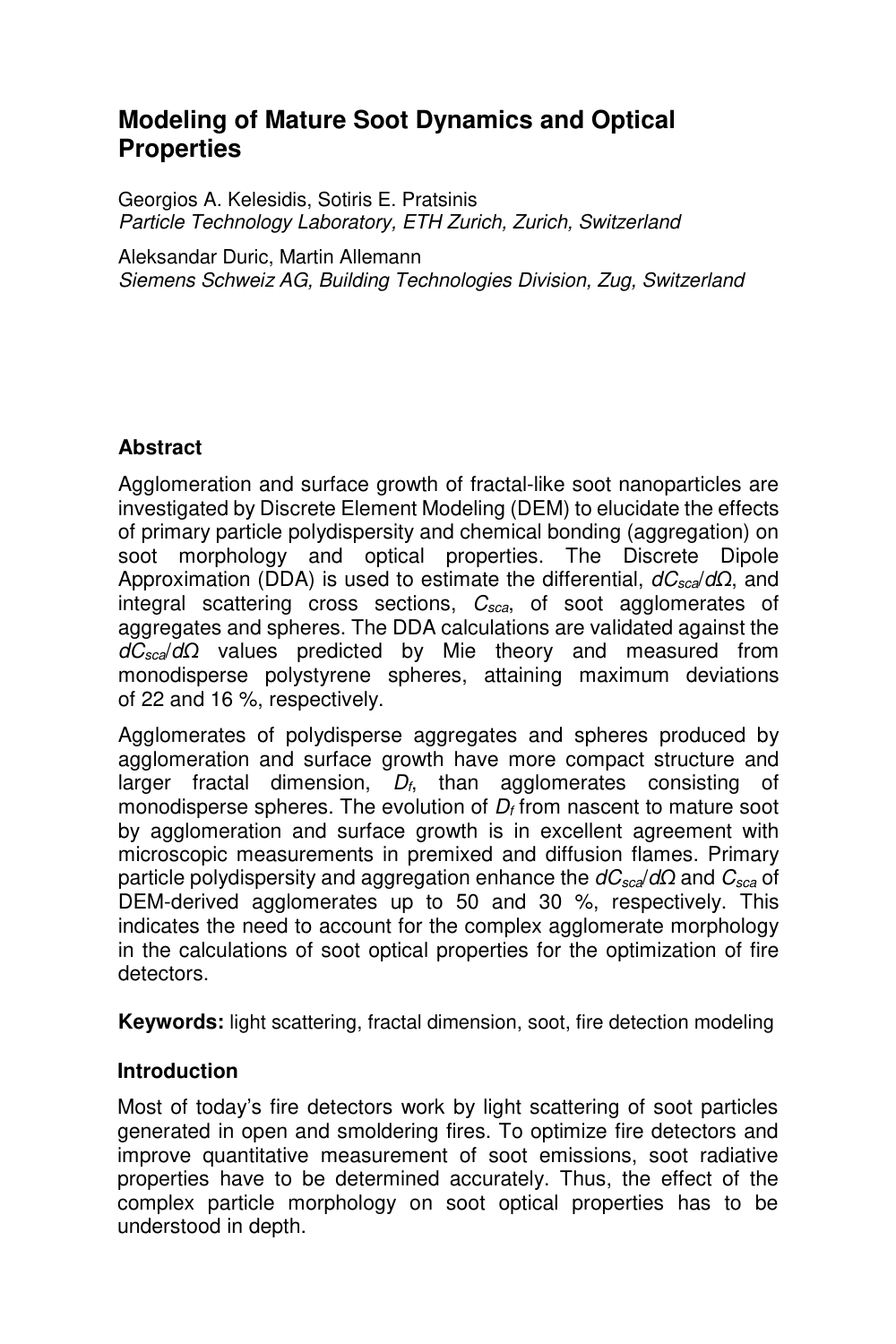Soot particles are typically in the form of fractal-like agglomerates, consisting of polydisperse primary particles physically or chemically bonded together (aggregates) by surface growth after their inception and during their coagulation. Soot can be classified in two categories based on its formation stage, namely nascent (particles of 1-50 nm mobility diameter) and mature soot (fractal-like agglomerates with mobility diameters between 50 and 1000 nm). Aggregation by acetylene surface reaction is crucial during nascent soot growth, forming compact structures with fractal dimension,  $D_f$  larger than 2 [1,2]. Mature soot agglomerates sampled from combustion engines [3] and diffusion flames [4] have  $D_f$  of 1.8  $\pm$  0.2.

Traditionally the optical properties of soot have been approximated with the well-known and relatively easy-to-use Mie theory for spheres, neglecting the fractal-like nature of soot. The Rayleigh-Debye-Gans (RDG) theory for agglomerates consisting of primary particles in point contact (e.g. bonded by physical forces) has been applied alternatively, resulting in better agreement with optical measurements in both open and smoldering fires than Mie theory using different refractive indexes [5]. However, RDG is unable to resolve the effect of overlapping soot primary particles typically observed in microscopic images of soot. The robust Discrete Dipole Approximation (DDA) has been validated against RDG for the case of agglomerates of spheres [6]. However, the chemical bonding induced by surface growth has either been neglected or assumed uniform for all primary particles neglecting their polydispersity [7].

Here, soot dynamics by agglomeration and surface growth are quantified by Discrete Element Modeling (DEM). The evolution of soot morphology from nascent to mature agglomerates is quantified by *D<sup>f</sup>* and compared to microscopic measurements from premixed [1] and diffusion flames [4]. The mature soot differential, *dCsca*/*dΩ*, and integral scattering cross sections, *Csca*, are estimated by DDA. The DDA calculations are validated against Mie theory and measurements of monodisperse polystyrene spheres. The scattering properties of DEM-derived mature soot agglomerates of polydisperse aggregates and spheres are compared to those of agglomerates of monodisperse spheres.

# **Numerical Implementation**

The dynamics of soot growing by coagulation with surface growth after inception are described by DEM, accounting for Brownian and neglecting van der Waals, electric or hydrodynamic forces [2]. Here, two hundred monodisperse soot particles with initial particle diameter, *dp,o* = 2 nm are randomly distributed in a cubic cell at 1 atm and 1830 K applying periodic boundary conditions [2].

The Hydrogen Abstraction Carbon Addition (HACA) mechanism [8] is used to model surface growth. The initial number of hydrogen atoms that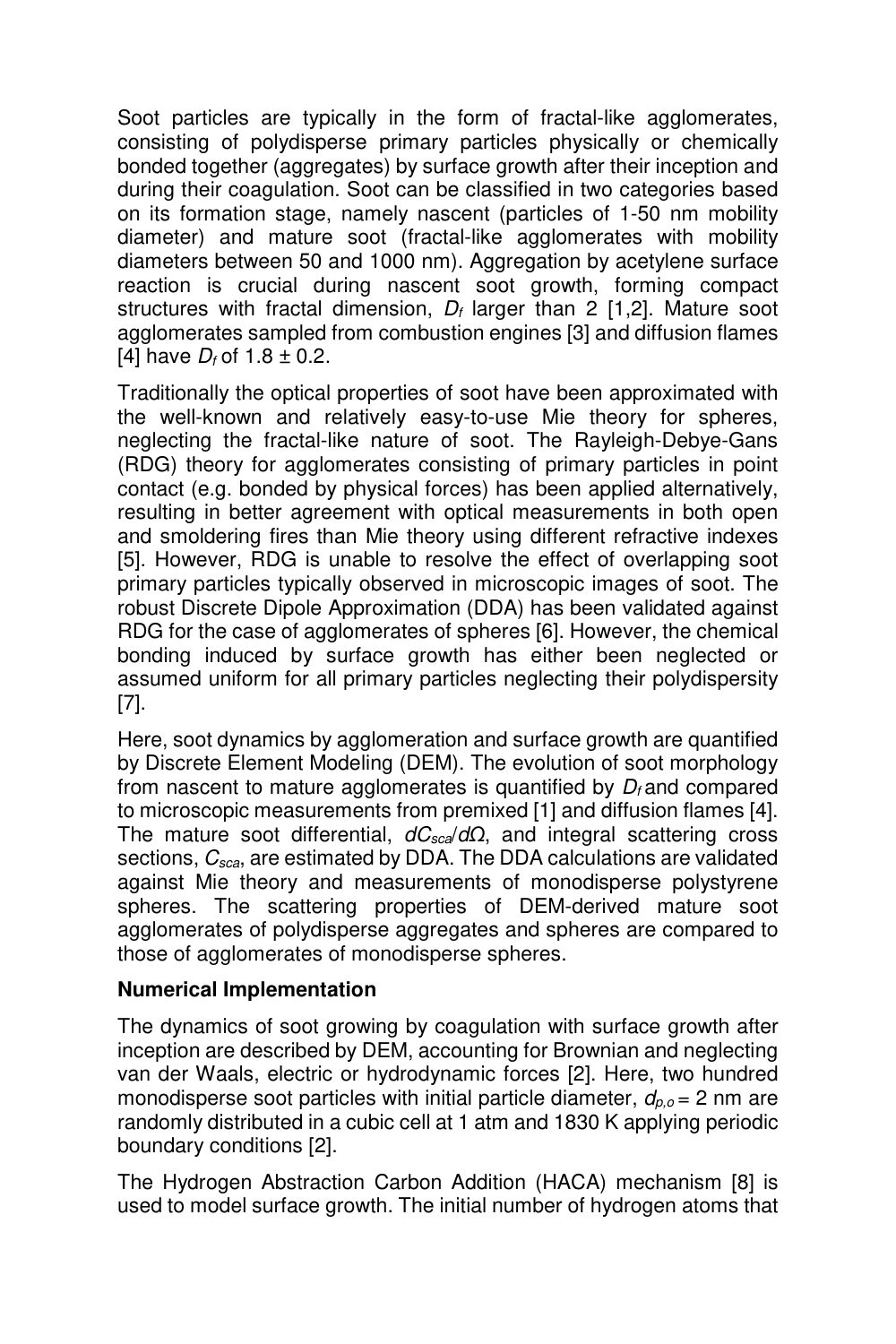generate the surface radicals for HACA is calculated from the soot mass balance to attain a mean primary particle diameter,  $\bar{d}_p$ , of 15 nm. When acetylene molecules collide with either single particles or primary particles within aggregates or agglomerates, they react increasing the particle mass by two carbon atoms [8] and forming chemical bonds between primary particles (aggregation). The increase of (primary) particle diameter is estimated by a mass balance [2].

Every collision between particles is successful and leads to formation of a new cluster. The time between particle collisions is calculated by an event-driven method [9]. The evolution of agglomerate morphology consisting of monodisperse spheres with  $\bar{d}_p$  = 15 nm was obtained similarly to Goudeli et al. [9].

The gyration, *dg*, mobility, *dm*, volume-equivalent, *dv*, and primary particle diameters, *dp*, are calculated for each agglomerate in the cubic cell. The evolutions of the different mean agglomerate diameters are derived as function of time [2]. The fractal-like agglomerate morphology is characterized by the fractal dimension, *Df*, that relates the agglomerate mass,  $m_a$ , to  $d_a$  by [2]:

$$
m_a \sim d_g^{D_f} \tag{Eq. 1}
$$

# **Optical Properties Calculations**

The DDA is used here to calculate the light scattering of DEM-derived agglomerates of aggregates and/or spheres. The DDA calculations are done using the open-source DDSCAT 7.3 code [10]. The fractal-like agglomerate morphology is represented on a lattice by an array of discrete dipoles interacting with each other through their electric fields [10]. The Maxwell's equations are discretized on the lattice using the volume-integral equation method and subsequently solved iteratively [10]. The dipole spacing, *d*, must be small compared to the incident light wavelength, *λ*, to calculate accurately the differential scattering cross section, *dCsca/dΩ*. This accuracy criterion is quantified by the relation  $k/m/d < 0.5$ , where *m* is the material's refractive index and  $k = 2\pi/\lambda$  [10]. The *dCsca/dΩ* is estimated for incident and scattered light beams horizontally-polarized with respect to the scattering plane by [10]:

$$
\frac{dC_{sca}}{d\Omega} = \frac{1}{2k^2} \left( S_{11} + S_{12} + S_{21} + S_{22} \right) \tag{Eq. 2}
$$

where *S11*, *S12*, *S21* and *S22* are the DDA-derived Mueller's matrix elements. The integral scattering cross section, *Csca*, is obtained by the scattering efficiency, *Qsca* [10]:

$$
C_{sca} = Q_{sca} \frac{\pi}{4} d_v^2
$$
 (Eq. 3)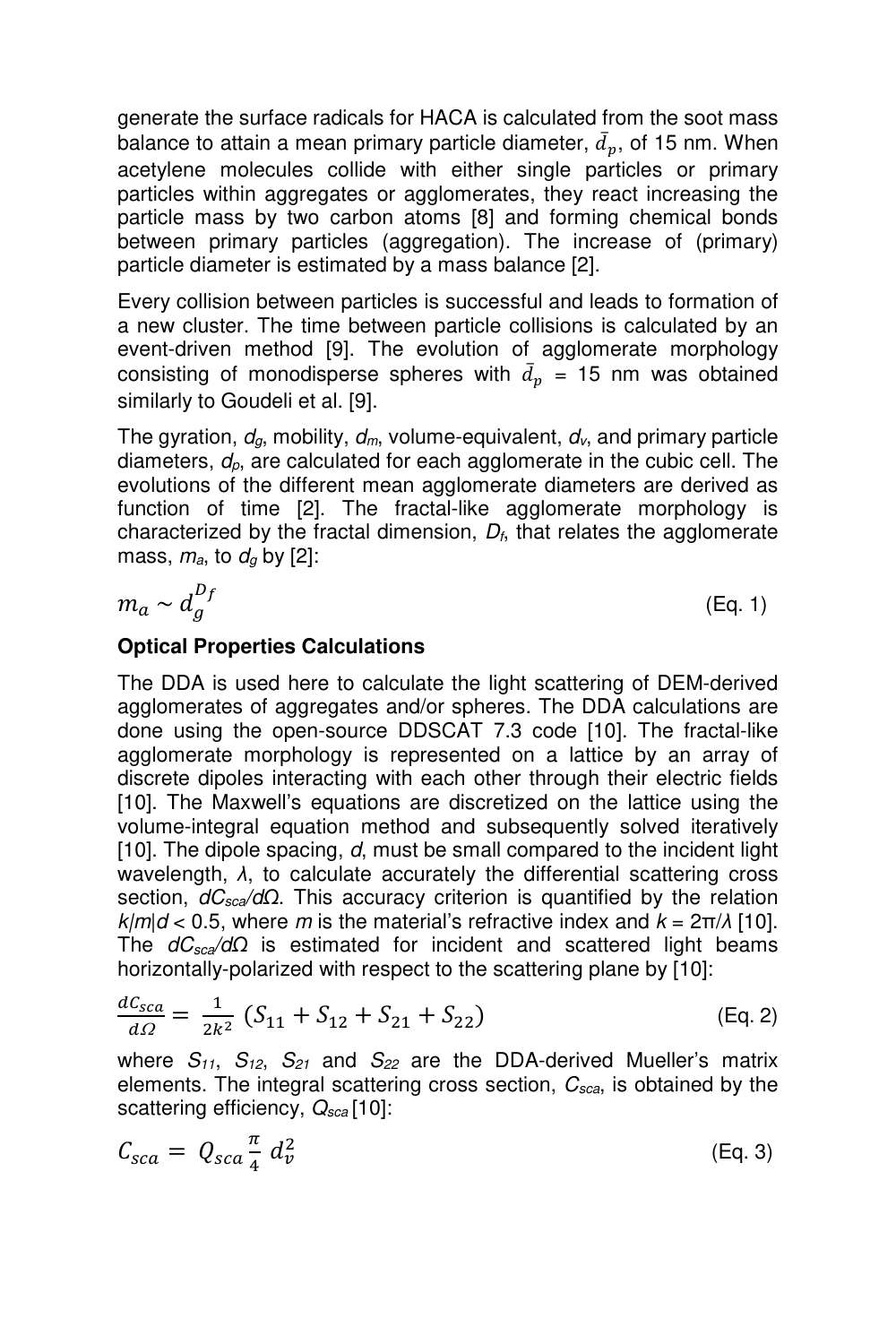# **DDA Validation**

Figure 1 shows the DDA-estimated differential scattering cross section, *dCsca/dΩ* (Equation 2), of monodisperse polystyrene spheres with 989 nm diameter as function of the scattering angle, *θ*, using *k*|*m*|*d* of 0.48 (dotted line), 0.25 (dot-broken line) and 0.12 (solid line). For the applied incident light wavelength, *λ*, of 690 nm, the polystyrene refractive index, *m* = 1.586 was chosen [11]. The DDA-derived *dC<sub>sca</sub>/d*Ω is compared to those predicted from Mie theory (broken line) and measured (diamonds) by Loepfe et al. [11]. All *k*|*m*|*d* values shown in Figure 1 are smaller than the limit of 0.5, required for accurate DDA calculations [2], and result in almost identical *dCsca/dΩ* distributions. The DDA accuracy increases for smaller *k*|*m*|*d* [10]. As *k*|*m*|*d* decreases from 0.48 (dotted line) to 0.25 (dot-broken line), the maximum deviation from  $k | m | d = 0.12$  (solid line) is reduced from 20 to 6 % at  $θ = 180^\circ$ . Lower  $k | m | d$  values result in less than 2 % difference from  $k|m/d = 0.12$  (solid line).



Fig. 1. DDA-estimated *dCsca*/*dΩ* of monodisperse polystyrene spheres as function of *θ* using different *k*|*m*|*d* (dotted, dot-broken and solid lines). The DDA-derived *dσsca*/*dΩ* is compared to those measured (diamonds) and estimated using the Mie theory (broken line) by Loepfe et al. [11].

The DDA calculations for  $k|m/d = 0.12$  (solid line) underestimate the *dCsca/dΩ* measured (diamonds) and estimated by Mie theory (broken line) up to 16 and 22 %, respectively, at  $\theta$  = 90 and 180°, respectively. This underestimation can be attributed to the slight polydispersity of the polystyrene spheres produced by Loepfe et al. [11] that is not accounted for in this work. The Mie theory (broken line) overestimates the measured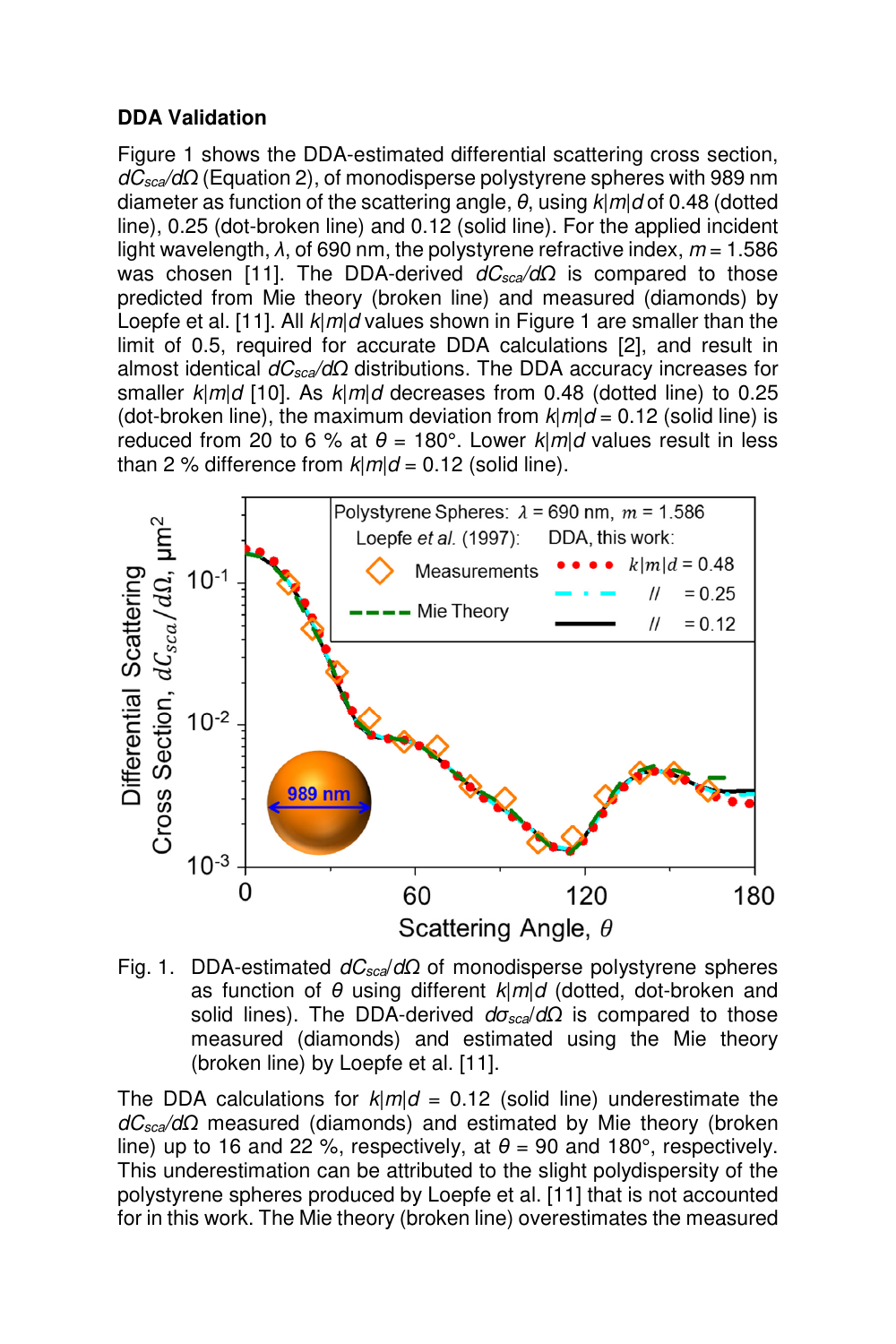*dC<sub>sca</sub>*/*d* $Ω$  (diamonds) up to 24 % at  $θ = 165°$ . The DDA-calculations with  $k|m|d = 0.12$  (solid line) are in good agreement with Mie theory (broken line) and measurements (diamonds) and thus used in all DDA calculations henceforth. This  $k|m|d$  is also below the stricter limit of 0.32 suggested for accurate DDA calculations of strongly absorbing soot nanoparticles [7].

# **DEM-derived Soot Morphology Evolution**

Figure 2 shows the DEM-derived evolution of the fractal dimension, *D<sup>f</sup>* (Equation 1), of soot agglomerates of polydisperse spheres and aggregates (solid line, red images) as function of the normalized mean mobility diameter,  $\bar{d}_m$  /  $\bar{d}_p$  , that is increasing with time. The DEM-derived evolution of *Df* is compared to that of agglomerates of monodisperse spheres (broken line, green images) and microscopic measurements of soot measured in premixed [1; squares, blue-framed image] and diffusion flames [4; triangles, orange-framed image].



Fig. 2. DEM-derived evolution of *Df* of soot agglomerates consisting of monodisperse spheres (broken line, green images) and polydisperse aggregates and spheres (solid line, red images) as function of the normalized mean mobility diameter,  $\overline{d}_m$  /  $\overline{d}_p\,$  . The DEM-derived evolutions of  $D_f$  are compared to microscopic measurements in premixed [1; squares, blue-framed image] and diffusion flames [4; triangles, orange-framed image].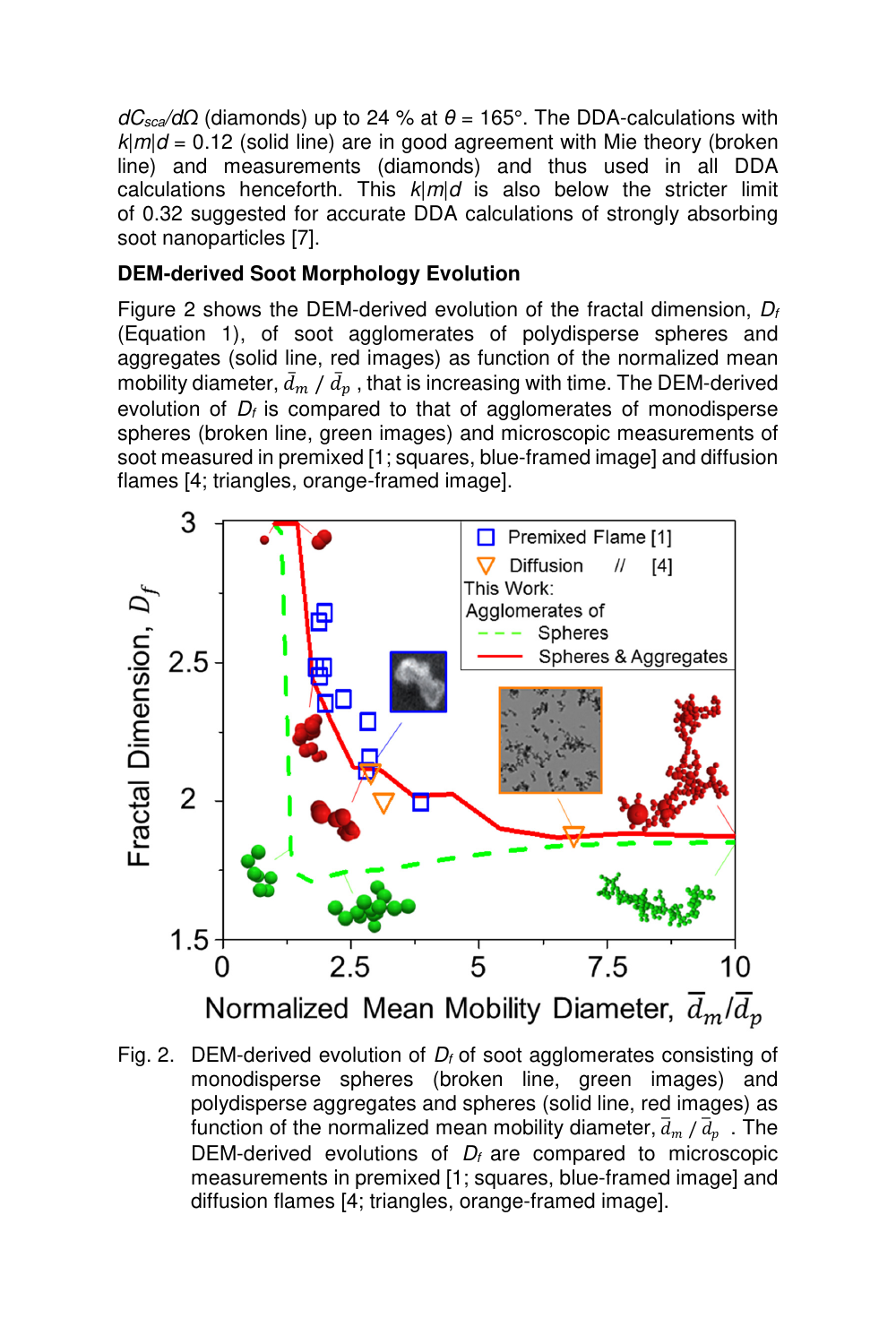In the absence of surface growth (broken line, green images), ramified agglomerates of monodisperse spheres are produced by agglomeration only, attaining an asymptotic  $D_f$  of 1.85  $\pm$  0.01 for  $\bar{d}_m / \bar{d}_p > 6$ . When surface growth takes place (solid line, red images), polydisperse aggregates and spheres are formed having more compact morphology and larger  $D_f$  than agglomerates of monodisperse spheres (broken line, green images). The DEM-derived evolution of *Df* of agglomerates of aggregates and spheres is in good agreement with microscopic measurements of soot in premixed [1; squares, blue-framed image] and diffusion flames [4; triangles, orange-framed image], confirming that aggregation by surface growth determines largely nascent soot formation for  $\bar{d}_m / \bar{d}_p$  up to 5 [2]. Surface growth stops for  $\bar{d}_m / \bar{d}_p > 5$  and coagulation of the formed aggregates and spheres decreases *Df* down to an asymptotic 1.87  $\pm$  0.02. The DEM-derived asymptotic  $D_f$  is in good agreement with theory [9] and microscopic measurements of mature soot in diffusion flames [4; triangles, orange-framed image].

# **Light Scattering by Mature Soot Agglomerates**

Figure 3 shows the DDA-derived *dCsca/dΩ* (Equation 2) of two representative mature soot agglomerates with  $d_m = 150$  nm, consisting of polydisperse aggregates and spheres (solid line, red image) or monodisperse spheres (broken line, green image). Both agglomerates were sampled from the respective DEM-derived populations with mean  $\bar{d}_m / \bar{d}_p = 10$ , shown in Figure 2. The DDA calculations were done for *λ* = 405 nm and *m* = 1.48+0.84i [12] as function of *θ*. The agglomerate *dCsca/dΩ* has been averaged over 343 orientations. Sensitivity analysis showed that averaging over more than 343 agglomerate orientations results in less than 2 % difference in the estimated *dCsca/dΩ*, in agreement with DDA calculations [7].

Both agglomerate  $dC_{sca}/dΩ$  distributions have a peak at  $θ = 90°$ , in excellent agreement with theory [7]. The agglomerate *dCsca/dΩ* for polydisperse aggregates and spheres (solid line, red image) is larger compared to that of monodisperse spheres (broken line, green image) due to its more compact structure (Figure 2). Even though the effect of aggregation and polydispersity on  $D_f$  is about 1 % for  $\bar{d}_m$  /  $\bar{d}_p$  = 10 (Figure 2), it results in 7 % larger volume-equivalent diameter, *dv*, and 30 % larger integral scattering cross section, *Csca* (Equation 3). The *dCsca/dΩ* of simulated soot agglomerates at *θ* = 180° was enhanced by 33 % accounting for uniform chemical bonding between primary particles and by 25 % accounting for their polydispersity [7]. Here, both primary particle aggregation and polydispersity are accounted for resulting in 50 % increase of  $dC_{sca}/dΩ$  at  $θ = 180°$ .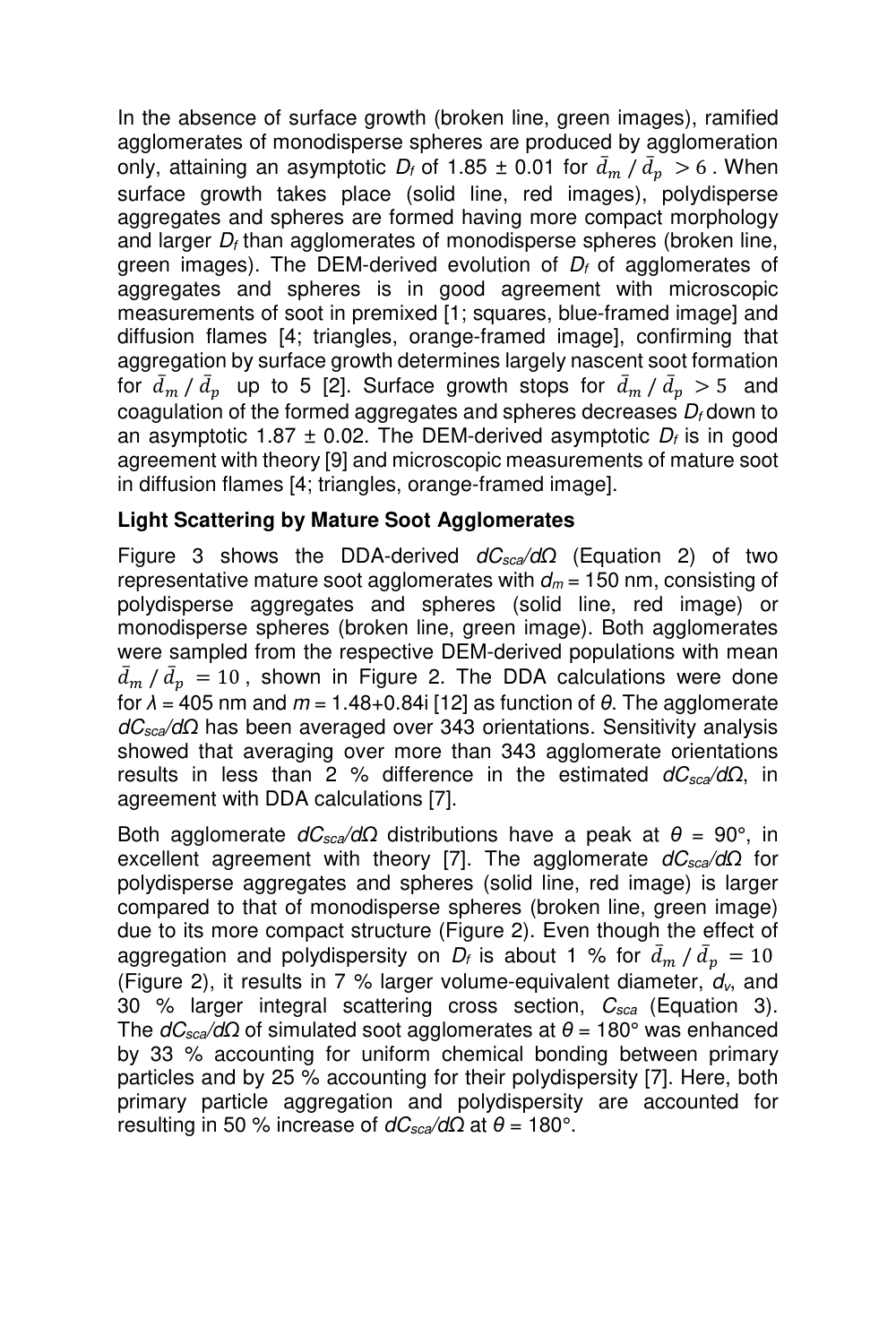

Fig. 3. DDA-estimated *dCsca*/*dΩ* and *Csca* of two representative soot agglomerates consisting of monodisperse spheres (broken line, green image) or polydisperse aggregates and spheres (solid line, red image). Both agglomerates were sampled from the respective DEM-derived populations with mean  $\bar{d}_m / \bar{d}_p = 10$ shown in Figure 2.

# **Conclusions**

The dynamics from nascent to mature fully-developed soot structures are investigated by Discrete Element Modeling (DEM) during agglomeration and surface growth. Primary particle aggregation and polydispersity induced by surface growth enhances the DEM-obtained evolution of fractal dimension, *Df*, and significantly improves its agreement with microscopic measurements of soot nanoparticles produced in premixed [1] and diffusion flames [4].

The integral, *Csca*, and differential scattering cross sections, *dCsca*/*dΩ*, of DEM-derived soot agglomerates are investigated using the Discrete Dipole Approximation (DDA). The DDA calculations are validated against Mie theory and measurements of monodisperse polystyrene spheres, attaining maximum deviations of 22 and 16 %, respectively. Agglomerates of polydisperse aggregates and spheres have up to 30 and 50 % larger *Csca* and *dCsca*/*dΩ*, respectively, compared to agglomerates of monodisperse spheres. This indicates the need to account for both primary particle aggregation and polydispersity to simulate accurately soot morphology and optical properties and optimize fire detectors.